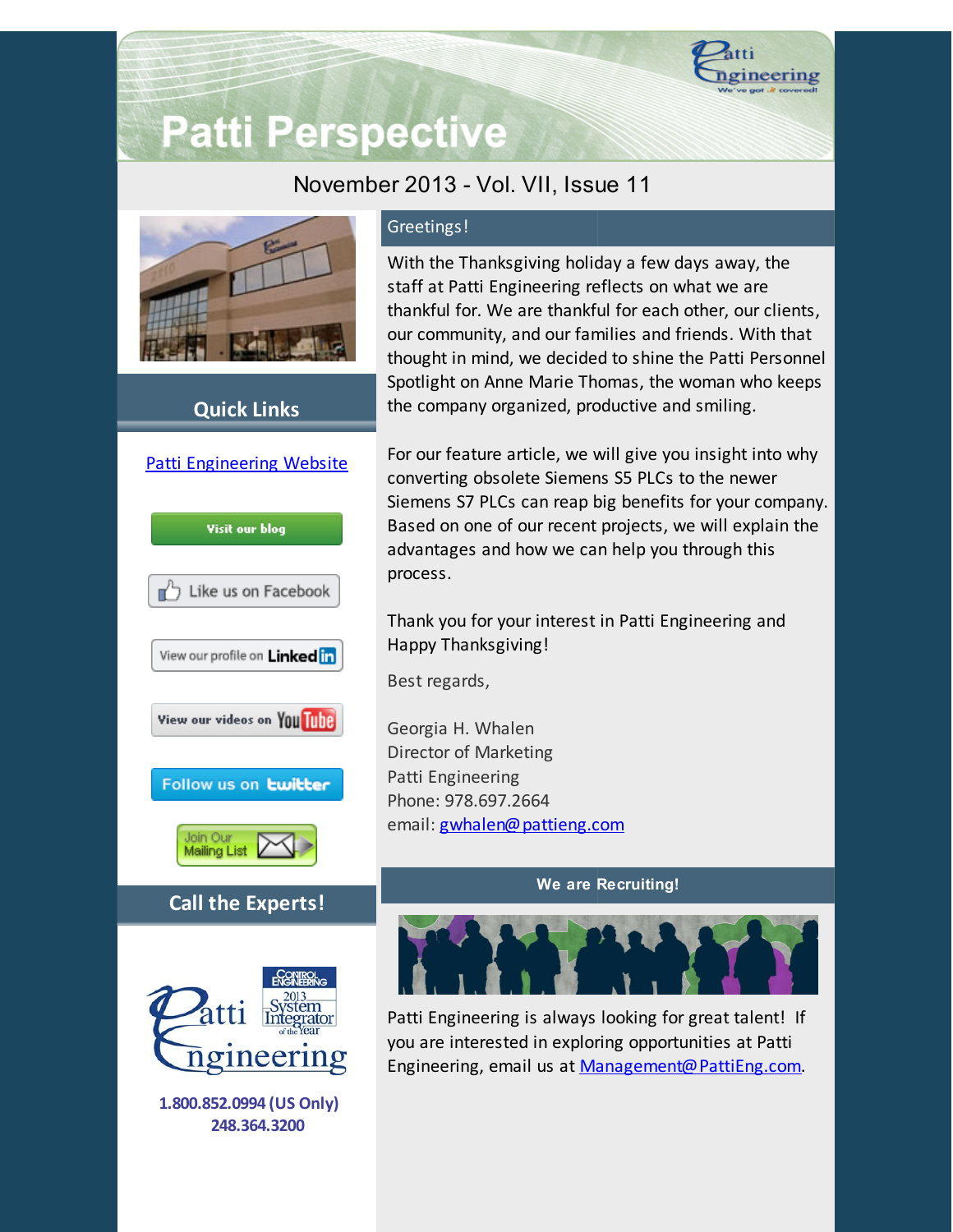

# **Converting Obsolete Siemens S5 PLC's to Siemens S7 Control Platform**

As a certified [Siemens](http://www.pattieng.com/partners-seimens-steeplechase-mitsubishi/siemens-integrator.html?utm_source=Patti+Perspective+November+2013&utm_campaign=Patti+Perspective+11_2013&utm_medium=email) Solution Partner, we often act as a pioneer in converting machines, and integrating new technology into older systems. Just recently, we were involved in a project where we provided engineering services to a global leader in automotive clamping and connection solutions. This involved converting machines with existing obsolete Siemens S5 PLCs to the latest Siemens S7 control platform. For those of you in our community that sit a bit further away from the nitty gritty details of control systems engineering, Siemens S5 is an automation system based on programmable logic controllers (PLCs) that was first introduced in 1979, which has long since been replaced by Siemens with its newer S7 family of PLCs. Many factories across the globe still deploy the older S5 technology, which is becoming increasingly problematic, as it is not easy to support nor is it a simple task to convert.

The S5 product series was discontinued  $10+$  years ago, and recently the factory technical support and replacement parts support has been discontinued. Maintenance of these control systems becomes more difficult and expensive on a daily basis, resulting in costly and possibly prolonged production downtime. It is a wise decision to migrate from Siemens S5 controllers to Siemens S7 as the S7 comes with increased automation system functionality, availability and efficiency.

| <b>Solution</b><br><b>Partner</b> | <b>SIEMENS</b> | e |
|-----------------------------------|----------------|---|
| Automation                        |                |   |

n this particular project, we brought the necessary xpertise and preparation required for the labor ntensive project where we provided Siemens rogram conversion services using the latest version. he program conversion - based on the standard tatement list format to conform to the customer's standard machinery - will be used as the template for

future conversions of the same equipment for the customer. Patti Engineering is also updating the electrical documentation.

The Siemens S7 PLC controllers can be expanded in flexibly at any time and really provide tailored solutions for whatever requirements it must follow. There is a wide range of interface options based on the application chosen in a given project; therefore, in addition to the conversion, Patti Engineering was responsible in this project for adding a new operator interface. Our engineers reviewed the HMI requirements



(immediate and future) with the customer's personnel prior to start of design. The new operator interface will replace the existing antiquated interface push buttons, timers, panel meters and thumb wheel controls. Additionally, the new hardware will provide the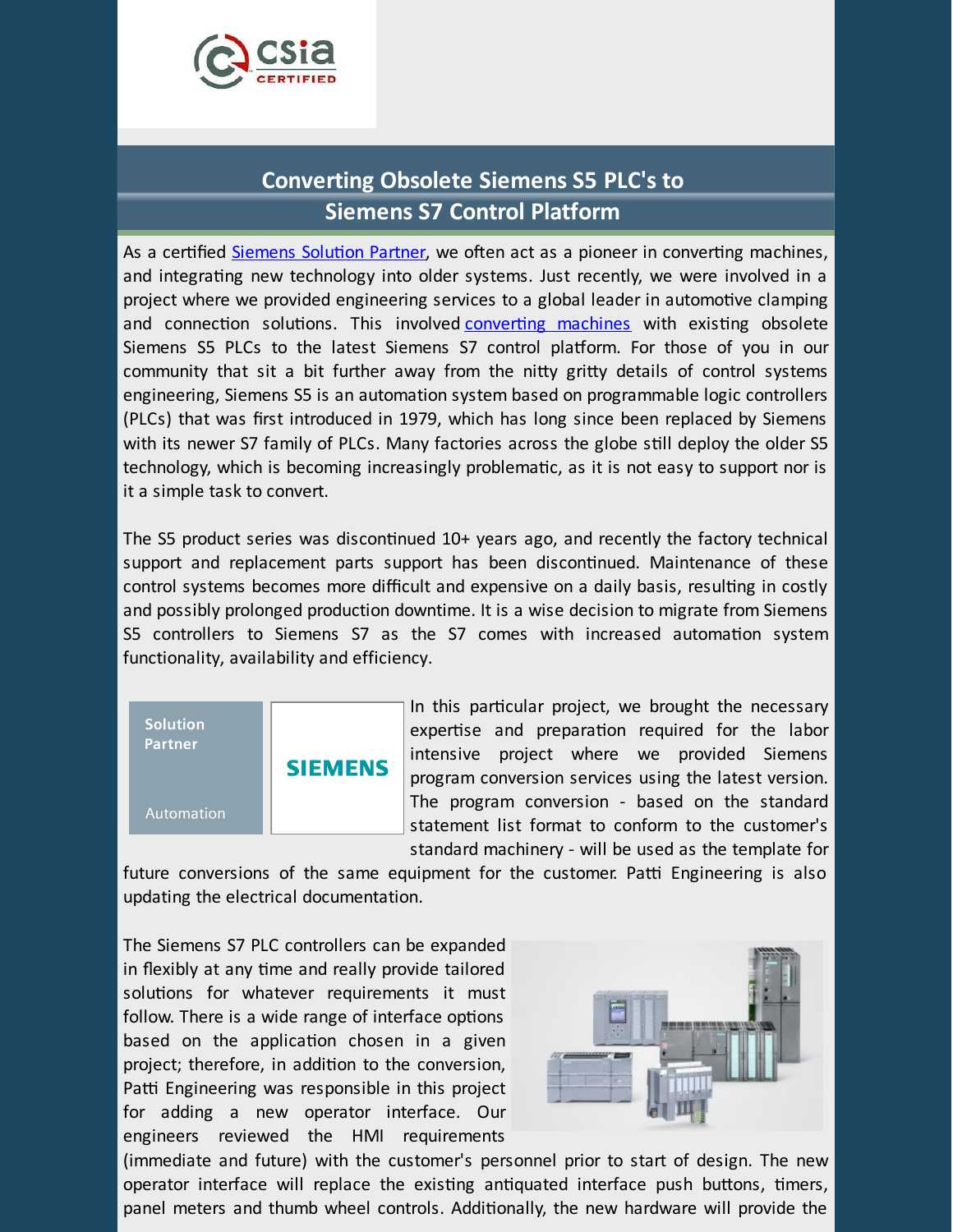ability to add functionality (visualization or control) in the future.

The design of the new operator interface panel - and its layout - is a vast improvement on the old 1970's style interface. It is a more intelligent, user-friendly operator interface that allows for easy training and more efficient operator control.

After the initial project is completed, Patti Engineering provided onsite engineering assistance where we collaborated with the customer's personnel to install and start-up the converted software and hardware. We also thoroughly verified the operational functionality of the entire conversion.

Are you risking your operations to an obsolete Siemens S5 PLC? If so, you should contact us as soon as possible to discuss an upgrade path - email Info@PattiEng.com or call (248) 364 - 3200.

#### For a PDF [version](https://origin.library.constantcontact.com/doc205/1101449641109/doc/LpZEQLMU1M3eKRfk.pdf) of this article click here.

## **Patti Personnel - Anne Marie Thomas**



Anne Marie Thomas doesn't appear a usual suspect at the Patti Engineering offices - typically littered with male engineers proudly dressed in company logo collared shirts. She's a soft voice welcoming you into our business, a helping hand within the Patti family that plays the role of Administrative Assistant, jumping in wherever she is needed.

Her list of responsibilities is long. As Receptionist, she welcomes guests to the office, manages incoming calls, processes the mail, etc. As Receiver, she receives inventory, confirms packing slips and more. She supports the Executive Team, the Human

Resources department, the Director of Finance, the Director of Marketing, as well as the Engineering and the Sales Teams. She keeps everyone in line and organized.

It's impressive how many hats Anne Marie wears after only being with the company for two years. Born in a small Canadian town called Amherstburg in Ontario, Canada, she proudly became an American citizen two years ago where she was one of 90 foreigners sworn in from 24 countries. Before moving to the U.S. in 2003, Anne Marie worked for an Architectural Firm in downtown Windsor where she was the Executive Assistant to its Principal Architect. She also previously worked as an



Executive Assistant supporting the General Anne-Marie-with-Daughter-Amanda and Son Brian Manager of WMUZ, a Christian Radio Station here in the U.S.

"She's really the woman people look at and say, 'I don't know how she does it,'" explains Sam Hoff, executive vice president of sales and marketing at Patti Engineering. "Personally, I rely on Anne Marie on a daily basis to keep my schedule, to do list, and sanity."